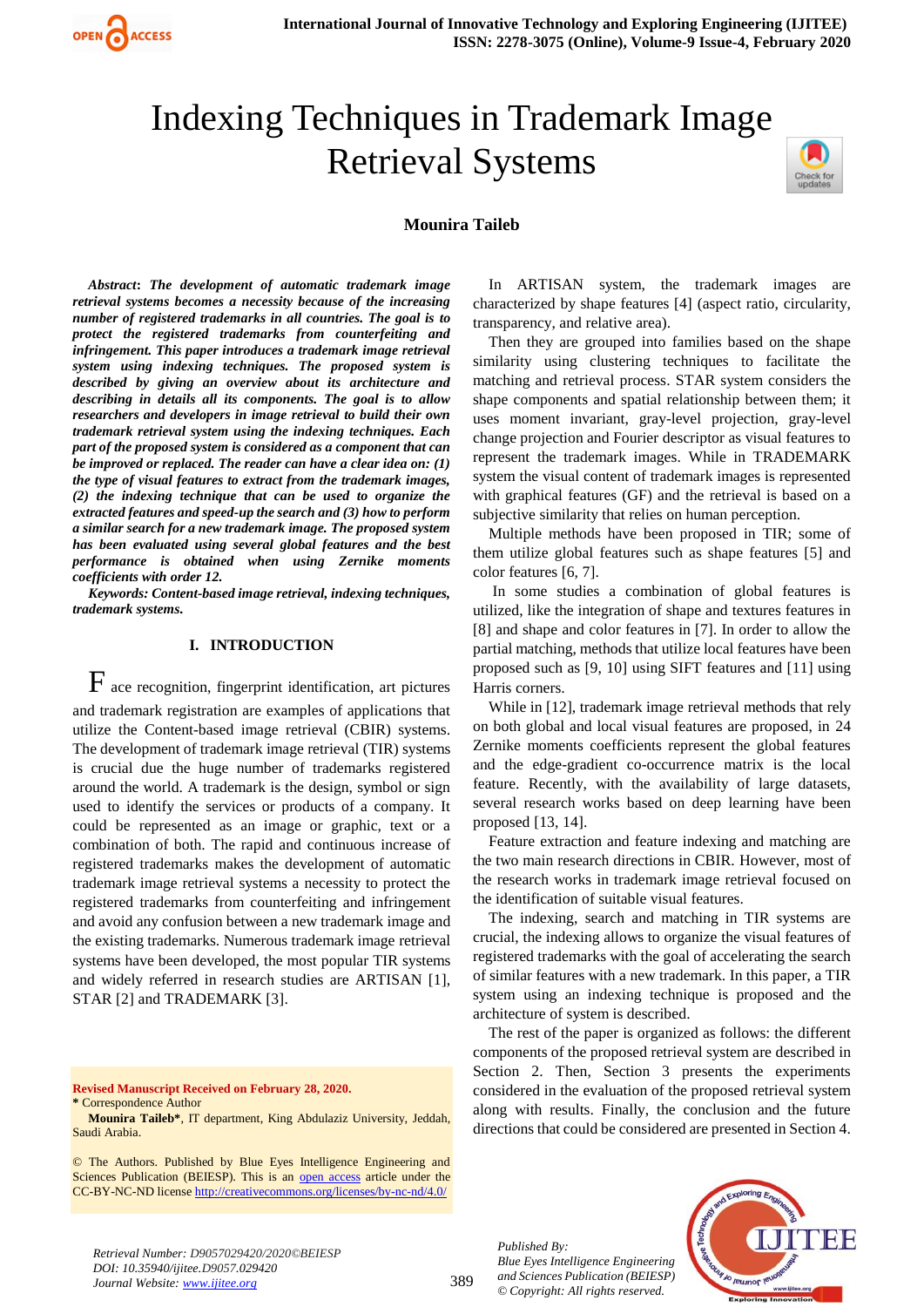# **II. PROPOSED SYSTEM**

The Figure 1 illustrates the architecture of the trademark image retrieval system, it is composed of two phases; the off-line phase, which starts by extracting the visual features from all trademark images of the trademark datasets, after that, the visual features are organized in a hierarchical structure(called index) obtained after application of the high-dimensional indexing method NOHIS [15].

The indexing technique is used to accelerate the search and the matching processes. The second phase is the online phase, when a new trademark is entered into the system, its visual features are extracted and a search is performed on the index NOHIS-tree using those features. Finally, the similar trademarks obtained as results from the search are displayed.





## **A. The off-line phase**

The different activities performed in the off-line phase of the proposed system are described in the following subsections.

# **1. Feature Extraction**

We have considered two global features to build the TIR system: Zernike moments coefficients with different orders (4, 8 and 12) and Edge Histogram Descriptor (EHD). The EHD features are extracted using the tool given in [16]. A comparative study is performed between the global features.

## **2. Feature Indexing**

**B.** There are two approaches in literature to obtain a multi-dimensional index; the first approach is the use of a multi- dimensional indexing technique such as SS-tree [17] and R-tree [18]. The other approach is the use of clustering techniques to regroup data (visual features) into clusters then organize the clusters into a hierarchical structure called index. In the proposed system, after extraction of visual features from the trademark images, the features are indexed using the high-dimensional indexing technique NOHIS and an **The On-line Phase**

During this phase the search and retrieval are performed when a new trademark image is entered to the system. The search and retrieval of similar trademark images to a new trademark involves the following activities:

a. Extraction of the global visual features from the new trademark image.

- b. Search the K-nearest neighbors (K-NN) of the global visual feature. The similarity between features in the K-NN search algorithm is calculated using the Euclidean distance. The K-NN search algorithm is given in [15].
- c. Display the trademark images that correspond to the nearest neighbors obtained from the previous step.

*Published By: Blue Eyes Intelligence Engineering and Sciences Publication (BEIESP) © Copyright: All rights reserved.*



*Retrieval Number: D9057029420/2020©BEIESP DOI: 10.35940/ijitee.D9057.029420 Journal Website: www.ijitee.org*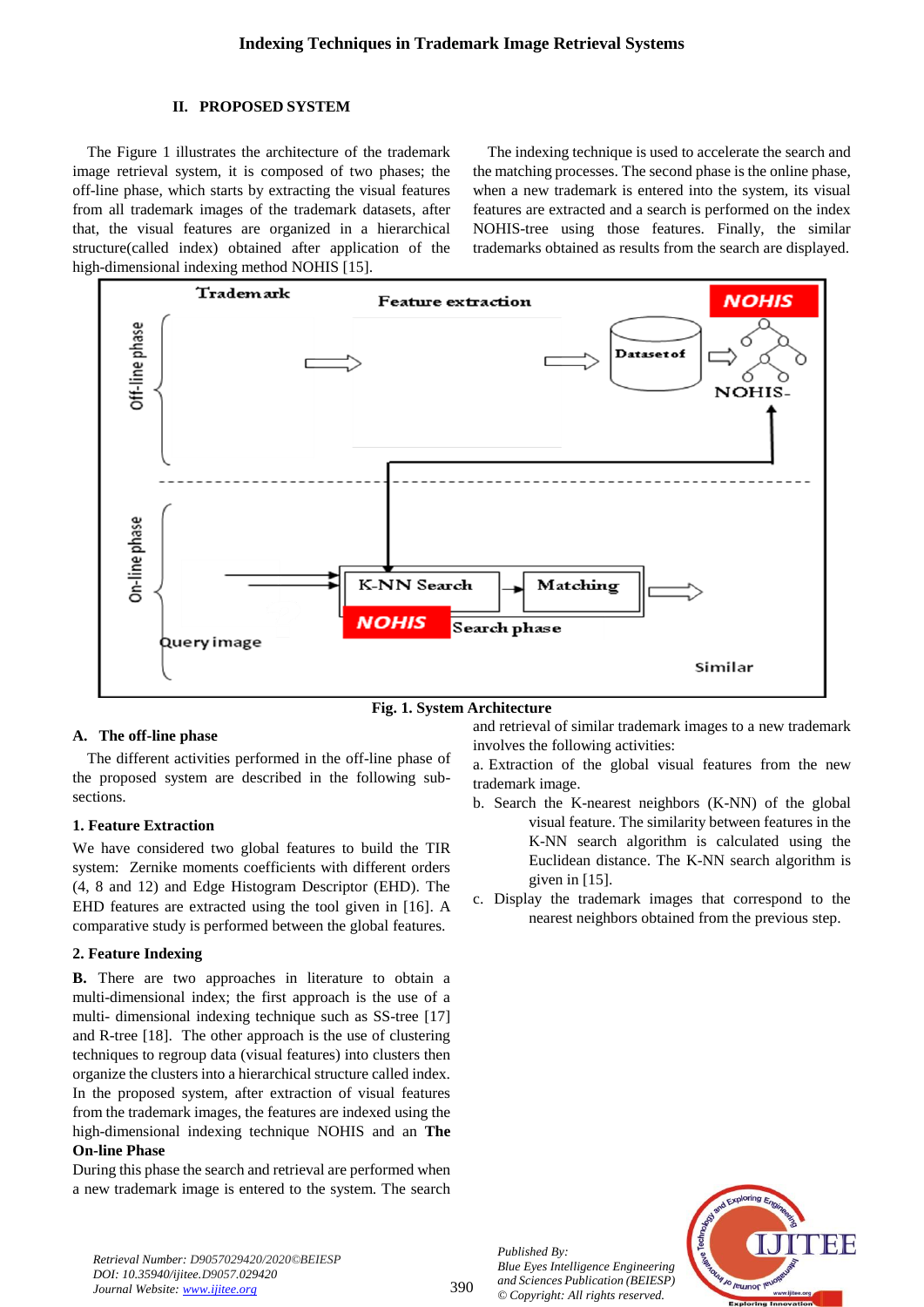

index called NOHIS-tree is obtained. The indexing technique has a key role in the search and retrieval process, it helps to accelerate the search process. The input of the indexing technique is the matrix of all visual features extracted previously and the output is a binary and non-balanced high-dimensional index.



**Fig. 2. Example of Search Results with EHD Features.**



*Published By:*

*Blue Eyes Intelligence Engineering and Sciences Publication (BEIESP) © Copyright: All rights reserved.*